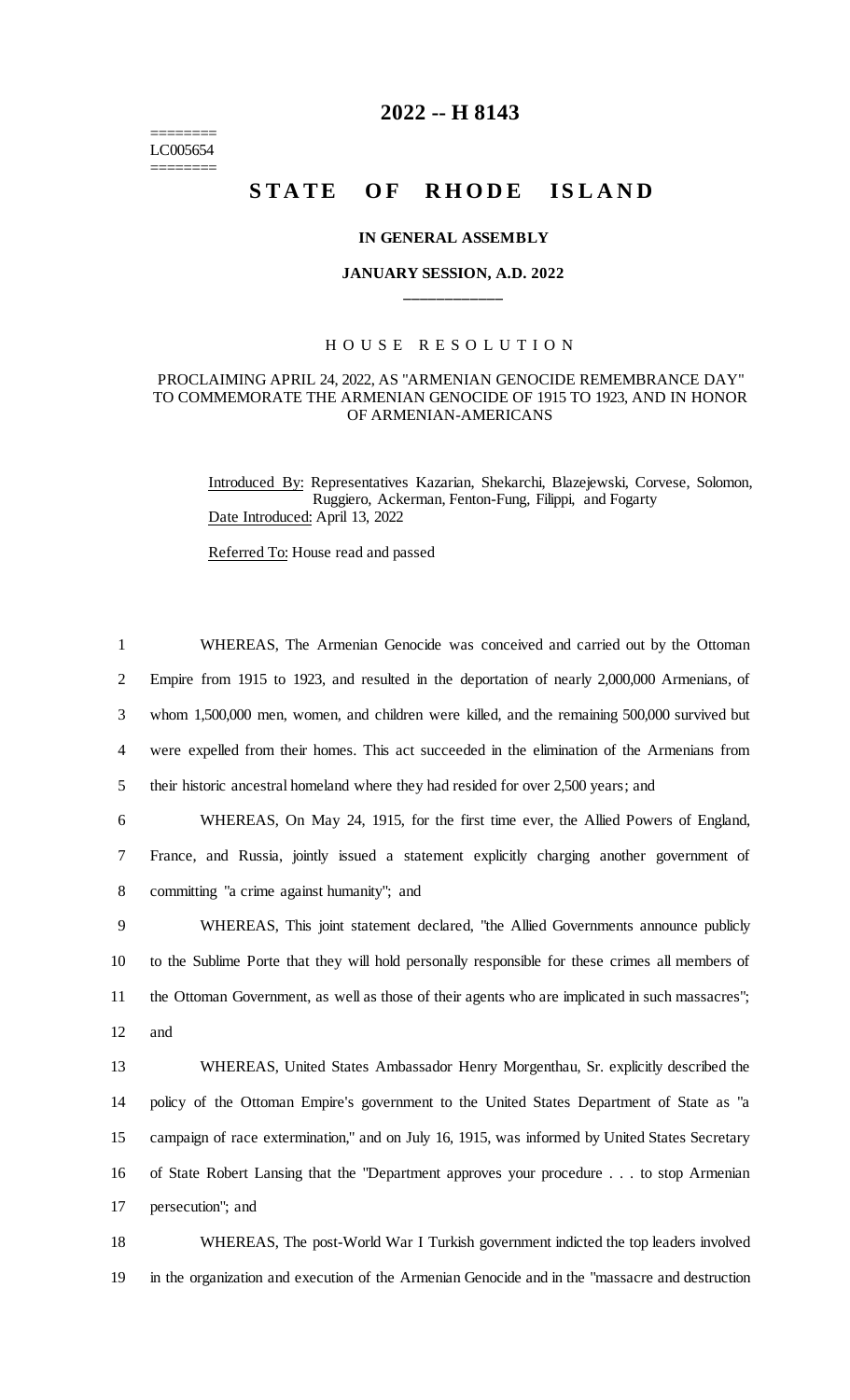of the Armenians," and in a series of court-martials, officials of the Young Turk regime were charged, tried and convicted, for organizing and executing massacres against the Armenian people; and

 WHEREAS, In 1948, the United Nations War Crimes Commission invoked the Armenian Genocide as "precisely . . . one of the types of acts which the modern term 'crimes against humanity' is intended to cover" as a precedent for the Nuremberg tribunals; and

 WHEREAS, The United States National Archives and Record Administration holds extensive and thorough documentation on the Armenian Genocide, especially in its holdings under Record Group 59 of the United States Department of State, files 867.00 and 867.40, which are open and widely available to the public and interested institutions; and

 WHEREAS, The United States Holocaust Memorial Council, an independent federal agency, unanimously resolved on April 30, 1981, that the United States Holocaust Memorial Museum would include the Armenian Genocide in the museum and has since done so; and

 WHEREAS, When one enters the United States Holocaust Memorial Museum, there is an exhibit depicting Adolf Hitler, who on ordering his military commanders to attack Poland without provocation in 1939, dismissed objections by stating "[w]ho, after all, speaks today of the annihilation of the Armenians?", thus setting the stage for the Holocaust; and

 WHEREAS, On April 24, 2021, United States President Joe Biden stated, "…we remember the lives of all those who have died in the Ottoman-era Armenian genocide and recommit ourselves to preventing such an atrocity from ever again occurring"; and

 WHEREAS, In 1918, after the fall of the Russian Empire, the Azerbaijan Democratic Republic and the First Republic of Armenia both declared independence; however, shortly thereafter, they became part of the Soviet Union. The modern Republic of Azerbaijan once again proclaimed its independence in August of 1991, shortly before the dissolution of the USSR. Within its borders, however, the predominantly Armenian enclave known as the Republic of Artsakh officially voted to become part of Armenia; and

 WHEREAS, Azerbaijan sought to suppress the separatist movement, while Armenia backed it. Turkey has close ties to Azerbaijan and was the first nation to recognize Azerbaijan's independence in 1991. In 1993, Turkey, in addition to engaging in numerous hostilities, shut its border with Armenia in support of Azerbaijan during the war over the Republic of Artsakh; and

 WHEREAS, In Turkey's continuing aggression and genocide of Armenians that began more than 100 years ago, the armed conflict between Azerbaijan, with military support provided by Turkey, and the Republic of Artsakh has resulted in Armenia being forced to return many of the surrounding territories it had occupied for decades; and